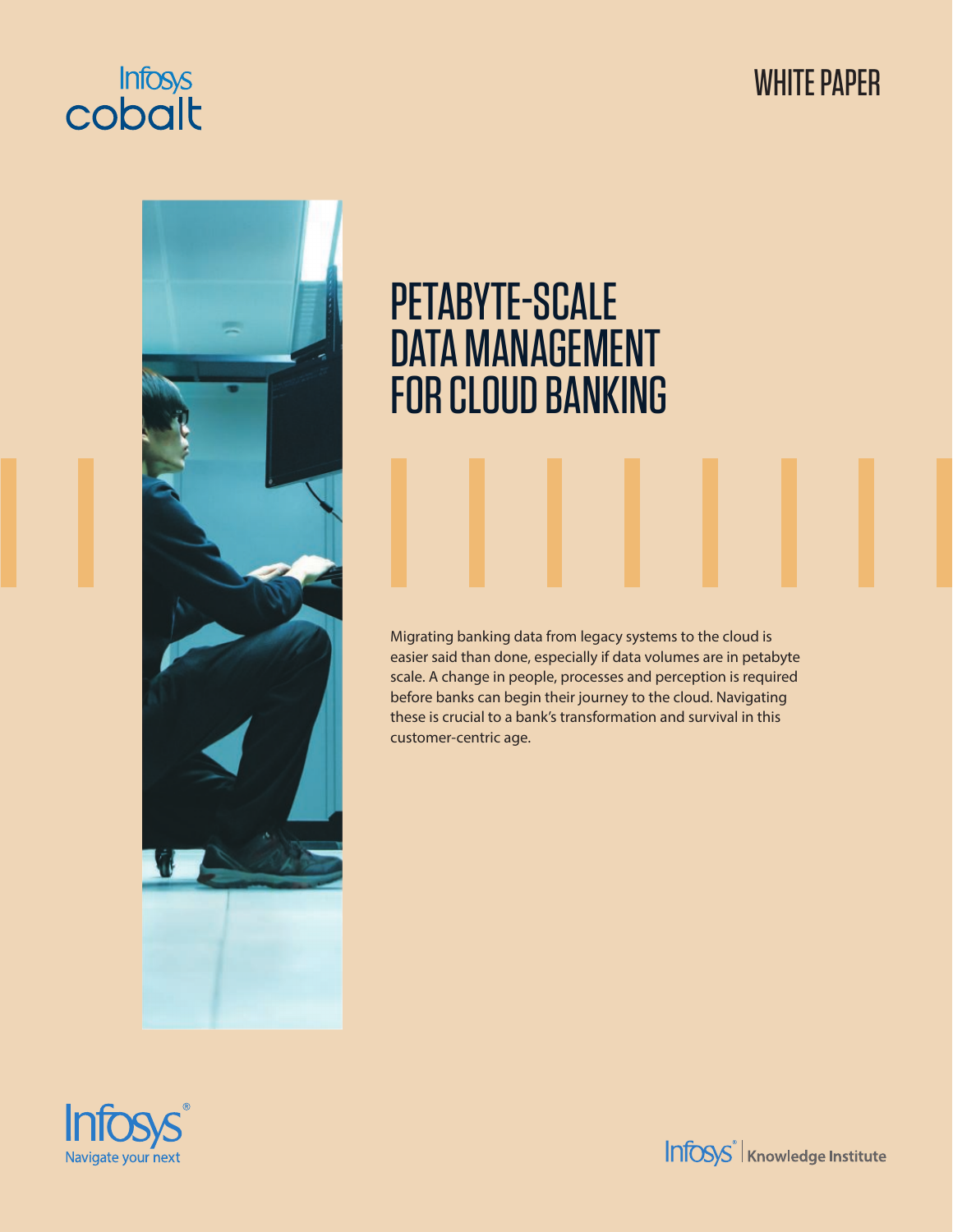

## **Banks view cloud cautiously**

Cloud computing has fueled rapid growth and adoption of innovative digital business models. From Uber to Spotify and Netflix to Slack, thousands of digital leaders have built their businesses on cloud software. This is because it enables flexible, scalable, cost-efficient and continuously upgradable capabilities. But for banks, adopting cloud technologies can be a real challenge — not least because mainframes continue to be at the core of their business, given their reliability, almost impregnable nature and ability to manage large volumes of complex tasks. In fact, over 90% of the world's top banks still rely on mainframes.<sup>1</sup> This is despite the fact that mainframes are archaic in nature and present a host of issues.

# **Challenge of cloud banking**

### 1. Legacy technology

According to an Infosys Knowledge Institute survey, legacy systems currently rank as the third most commonly cited barrier to digital transformation (named by 42% of respondents), but financial services executives expect that they could become the most serious barrier in 2019.<sup>2</sup>

Millions are spent every year to maintain these archaic systems,<sup>3</sup> which are often incompatible with modern technology. These systems act as a barrier to better catering to the needs of the digital customer. The reliance on legacy technology also stops banks from taking advantage of Agile and DevOps ways of working, increased

automation, and analytics. According to Gartner estimates, banks need to triple their digital business innovation budgets to modernize legacy applications through 2020.4

Experts say that banks spend 80% of their IT budgets on legacy technology maintenance, and a Tier 1 bank could spend up to \$300 million a year to update existing software to meet regulatory requirements.<sup>5</sup> But cloud can act as a workaround in reducing costs.<sup>6</sup> For example, the Federal Home Loan Bank of Chicago reduced infrastructure costs by 30% by moving all of its internal production workloads to the cloud.<sup>7</sup>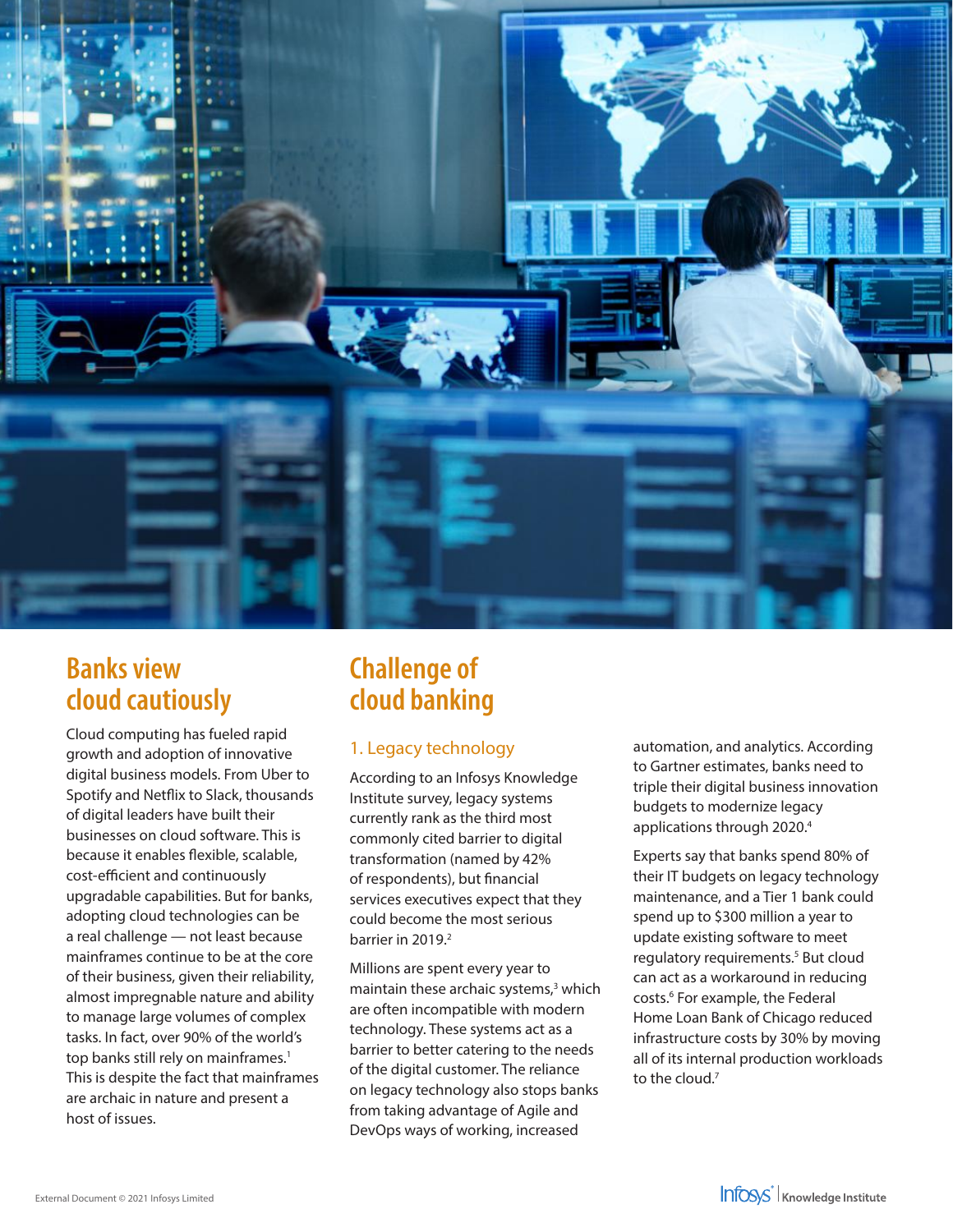#### 2. Data management

With data growing by 2,500 petabytes a day,<sup>8</sup> data management is increasingly becoming a concern for banks,<sup>9</sup> not least because of regulatory and security requirements. Regulators require banks to provide detailed reports, additional information on stress testing and information at a granular level.<sup>10</sup> Banks continue to capture data in multiple forms (customer personal information, transaction history, journey maps, market data), and this huge volume of data is now stored in data warehouses and lakes.

Banks store data in various locations, and it's often accessed by different users, creating a siloed approach and multiple layers of data duplication.<sup>11</sup> Singular data warehouses and lakes are formed, giving rise to further issues of storage, meeting regulatory requirements, authenticity, incompatible formats and higher time to compute. These have an indirect bearing on run-the-bank costs.

The data collected by banks must also be analyzed and deployed to facilitate better decisions.<sup>12</sup> However, due to legacy technology, banks are unable to leverage access to this data for analytics and insights and improve customer experiences.

### 3. Manual data migration

Currently, when a bank decides to move data to a new system — whether it's in the cloud or on-premises — a new project team is set up and works in a silo. Data is migrated from the data lake into the new system, or a new connection is created between them. Because of the silos in the bank, other teams using the data may be unaware of this migration or new connection.

In many instances, multiple teams want the same data and follow a similar process without getting connected to each other. This leads to duplication of data, with multiple copies created in the data lake and transported to different systems either in the cloud or internally.

Banks' manual and siloed approach of ingesting and migrating data is time-consuming. It is also counterproductive, as in this digital age, customers' demand for instant, real-time, and personalized products and services has become the new normal.<sup>13</sup>

### 4. Lower number of legacy coders

Legacy systems are built on outdated languages such as COBOL. For instance, the U.S. financial sector has over 200 billion lines of COBOL code currently active, and COBOL powers over 90% of ATMs.<sup>14</sup> Despite COBOL's widespread use, today's coders prefer to use new languages that are compatible with artificial intelligence, machine learning or cloud computing. Few people want to learn a language that can talk only to legacy technologies, and coders familiar with COBOL can be well into their 50s or 60s,<sup>15</sup> presenting significant skills shortage challenges in maintaining older technologies.16 Although upgrades are available, they are still not fit enough to compete or converge with systems of this digital era.

### 5. Security concerns

Customer data in any form is sensitive for banks. The major cloud vendors, such as Google and Microsoft, have outstanding security expertise, and all are certified compliant with federal data governance standards. However, for years banks have delayed and tried to avoid the issue of modernizing their infrastructure. While they agree that cloud infrastructure offers them the ability to better cater to the needs of the digital customer, they are reluctant to adopt it until they are convinced of the safety and security of their data. They do not have a clear strategy that will help them quickly adopt cloud.

### 6. Agile and DevOps ways of working

Legacy systems are expensive to maintain and delay a product's time to market.17 They are also not ideally suited to Agile programming methods, instead relying on waterfall methods that can slow down the production of software and result in less timely feature releases.

Banks that have made the shift to Agile and DevOps ways of working have benefited. In 2012, J.P. Morgan followed a quarterly software-release cycle, and coordination between development and operations was minimal. These quarterly releases heightened risks, were cumbersome and time-consuming, and increased delivery costs. The financial institution decided to embrace Agile and DevOps practices. The software-releases cycle changed from quarterly to 100 releases in 2015, 200 in 2016 and over 400 in 2017.18

Capital One's move from waterfall to Agile software development helped cut the time to build new application infrastructure by 99%. DevOps' automation and continuous integration of new code helped speed the bank's development cycles, and releases occurred with increased frequency and higher reliability.19

### 7. Cultural shift

Banks need to undergo a perception change. They must be ready to build a culture that is cost-conscious, customer-conscious and efficiency-conscious.20 This is easier said than done, as many systems, processes and people have grown with the bank. A Boston Consulting Group assessment revealed that among companies that underwent a digital transformation, the number of profitable enterprises was five times higher among those that focused on a cultural shift compared with those that did not.21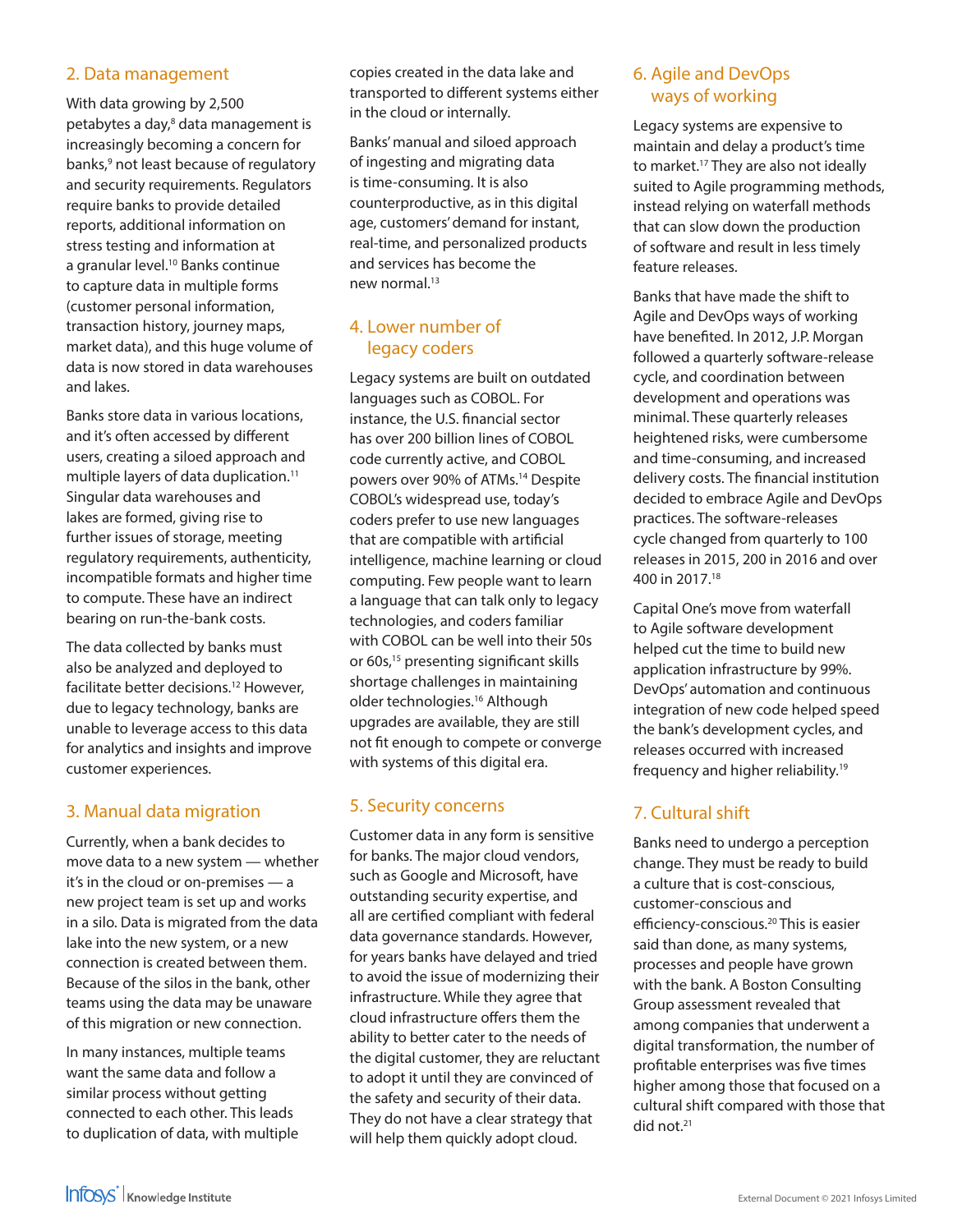## **How can banks benefit from cloud?**

Moving data and applications to the cloud can save banks money. Some say it could cut IT costs by as much as 75%.<sup>22</sup> A large global bank that Infosys partnered with to solve this problem estimated that it could save 50% of costs overall by adopting cloud. Some areas in the bank expect to save 90% of their costs in the transition. To achieve this, the bank is working with Infosys to build a multi-cloud data management system that interfaces with Google, Amazon and Microsoft clouds to migrate its data.<sup>23</sup>

Cloud is pivotal in architecting the bank of the future. Banks can benefit from the move to the cloud not only by reducing costs, but also by capitalizing on cloud's computing capabilities, its ability to scale IT solutions and its reliability. In fact, moving to the cloud can make banks more like the fintech upstarts with which they increasingly compete. Founded in 2015, fintech company Monzo has an infrastructure that is capable of serving 1.7 million customers supported by only 10 people on its infrastructure and reliability team. The bank has 400 core banking microservices on the cloud, which help it deliver value to customers in the form of offerings such as instant balance inquiry and realtime statements.<sup>24</sup>

# **Issues faced by an Infosys banking client**

The bank that Infosys partnered with to build the open source data management platform started off with the classic challenges faced by many of its peers. Project teams worked in silos and used various tools and software. For moving data, Ab Initio was used; for tagging, Collibra; and for scheduling, Control-M. There were nearly 20 moving parts, with licenses attached to each.

The bank generates and moves terabytes of data each day. Each process of data ingestion took eight to 12 weeks to deliver and was cumbersome, time-consuming and counterproductive.

# **Ushering in the Infosys open source data management platform**

To solve this problem, Infosys built an open source, petabyte-scale multi-cloud data ingestion and management platform, part of [Infosys Cobalt](https://www.infosys.com/services/cloud-cobalt.html%20%20). It is a metadatadriven data management ecosystem that has been designed to meet an organization's current and future data delivery requirements. The platform allows businesses or functions within banks to move data from a source to a destination in a defined format at an agreed frequency.

The platform was built to solve a host of banking issues, beginning with data management. It provides a central way to monitor all banking data and enable it to be ingested in the cloud without duplication. The platform has also enabled the implementation of a Trusted Source Framework which helps with data lineage. This allows users to track data usage, understand who has made the last change, how the data has been tagged and better manage the single view of the available data.

## **The architecture behind Infosys' open source data management platform**

The data management platform first targets the ingestion problem taking data and moving it to cloud or on-premises, ingesting it on cloud systems such as Hadoop, Google Cloud Platform (GCP), Amazon Web Services

(AWS) and Microsoft Azure.

Second, it focuses on the data management issue. The platform enables automated ingestion of data versus the manual and siloed approach previously followed by banks. It also provides a platform and interface to ingest data centrally.

The platform can replicate data from on-premises to a multi-cloud environment, while supporting batch and near-real-time movement. It was built with the purpose of enabling guaranteed data delivery at scale. The data management platform carries out various functions, removing the need to use multiple types of software for each function and saving licensing costs.

The platform acquires, ingests and transforms data in the following stages:

### 1. Acquire

Banking transactional data is stored on multiple databases and interchange formats built on legacy mainframe technology. Structured and unstructured data is stored in big data Hadoop platforms, Oracle databases, DB2, etc.

The platform interfaces with the databases to acquire the stored data.

### 2. Ingest

Once the raw data is pulled in from on-premises, it needs to be stored in a format that is durable and can be easily accessed. The platform's architecture ingests this data in various phases:

#### • Data Extraction

- Structured, unstructured or semi-structured data is extracted or replicated from various databases and source systems. The data management platform's easy-to-use interface supports interaction with over 25 source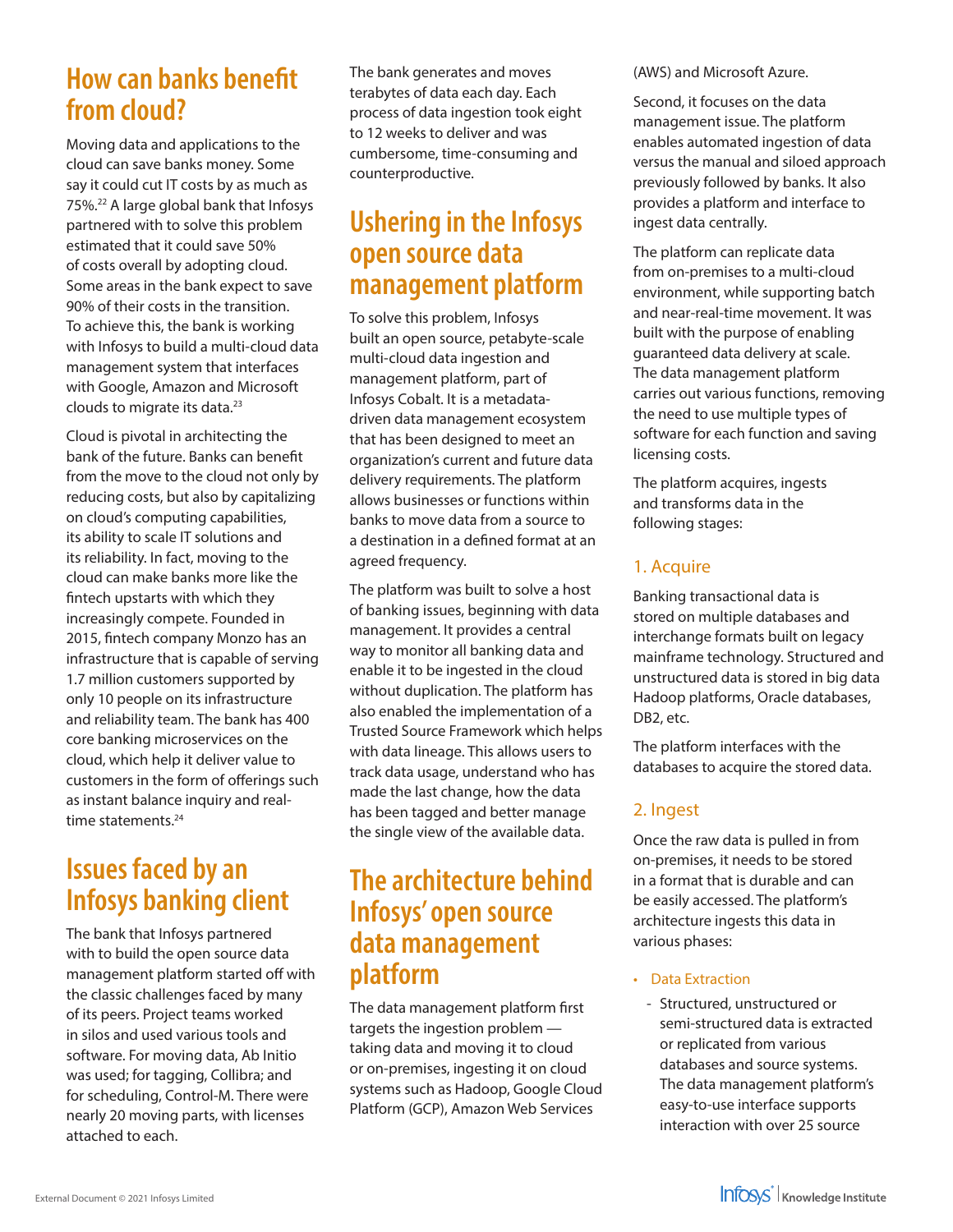systems including relational database management systems (e.g., Oracle, Teradata, MS SQL Server, Hadoop, HDFS) and multiple clouds (GCP, Azure, AWS). Data is extracted or replicated in near-real time using the Kafka processing engine, while NiFi is used to process batches.

- Specific datasets can be extracted with the user-friendly interface that enables developers and business users to create ingestion pipelines and track their movement in real time.
- The interface allows seamless movement of data at petabyte scale at an accelerated pace from different on-premises systems to on-premises Hadoop data lakes or to multiple cloud platforms (GCP, AWS, Azure).
- Unlike monolithic applications built as a single unit, the Infosys platform's microservices-driven architecture helps reduce development time. Its suite of services, each independently run and deployable, reduces the dependency on skilled developers to deliver data movement.

#### • Data Masking

- Data masking helps financial institutions protect restricted and sensitive customer data including Personally Identifiable Information (PII) — prevent unauthorized data access and avoid unwarranted data exposure. As a result, banking fraud is reduced.
- Data is masked before it is ingested into on-premises locations or the cloud. The platform's Key Management Service (KMS) masks data in real time, and data can be unmasked only for authorized users.
- This helps banks comply with cybersecurity and regulatory requirements and helps them

build trust with users that the data access path is secure.

- • Data Lineage
	- Data lineage shows the life cycle of data, i.e., its origin, where it has moved over time (within on-premises locations or cloud), what actions have been performed on it and its final destination. It helps trace data back to its original source (whether on-premises or in the cloud), reconciles the data, reduces duplication and traces errors back to their sources quickly.
	- Another important facet is "explainability." As there are multiple dependencies on specific data, data lineage helps banks explain why certain decisions were made. It also helps banks comply with regulatory requirements of maintaining and managing customer data, e.g., the General Data Protection Regulation (GDPR).
	- Infosys' open source data management platform's data lineage is built using Java, Python and D3.js library.
- Job Scheduling
	- This helps automatically trigger data transfers on a recurring or an ad hoc basis — daily, weekly, monthly or based on the occurrence of any event.
	- Banks need to process large volumes of transactions quickly, without any errors or any downtime. Automating the job scheduling ensures that necessary data is transferred efficiently, to the right place at the right time.
	- If a server fails, the disaster recovery procedure is triggered and switches the job loads to the disaster recovery servers.
- The platform's job scheduler uses an event-driven architecture to schedule jobs.
- Data Encryption
	- Restricted and sensitive customer data, including PII, is ciphered at multiple levels while at rest and in transit to ensure no data breach can occur. In fact, the Gramm-Leach-Bliley Act (GLBA) in the U.S. also requires institutions to protect customers' Nonpublic Personal Information (NPI).
	- The KMS complies with all banking standards. It uses a 4096-bit RSA Key Vault, ensuring tamper-proof protection and encryption of data. This is higher than the industry standard of 256-bit encryption. The platform's KMS has separate modules for data masking and data encryption.
	- Data in transit to the cloud is encrypted using Transport Layer Security (TLS) and authenticated using certificates to ensure communication between the client and the server is trusted. Cloud certificates are stored using a double encryption key.

#### • Real-Time Streaming

- Infosys' open source data management platform is built to move data continuously and in near-real time from source to destination. To accelerate data movement from on-premises to cloud, the platform uses Infosys-developed open source components, NiFi, Kafka and cloud.
- Changes can often represent only a small portion of the total data volume. The data management platform uses Infosys-developed open source components that read logs, and then replicate and mirror changes to the cloud.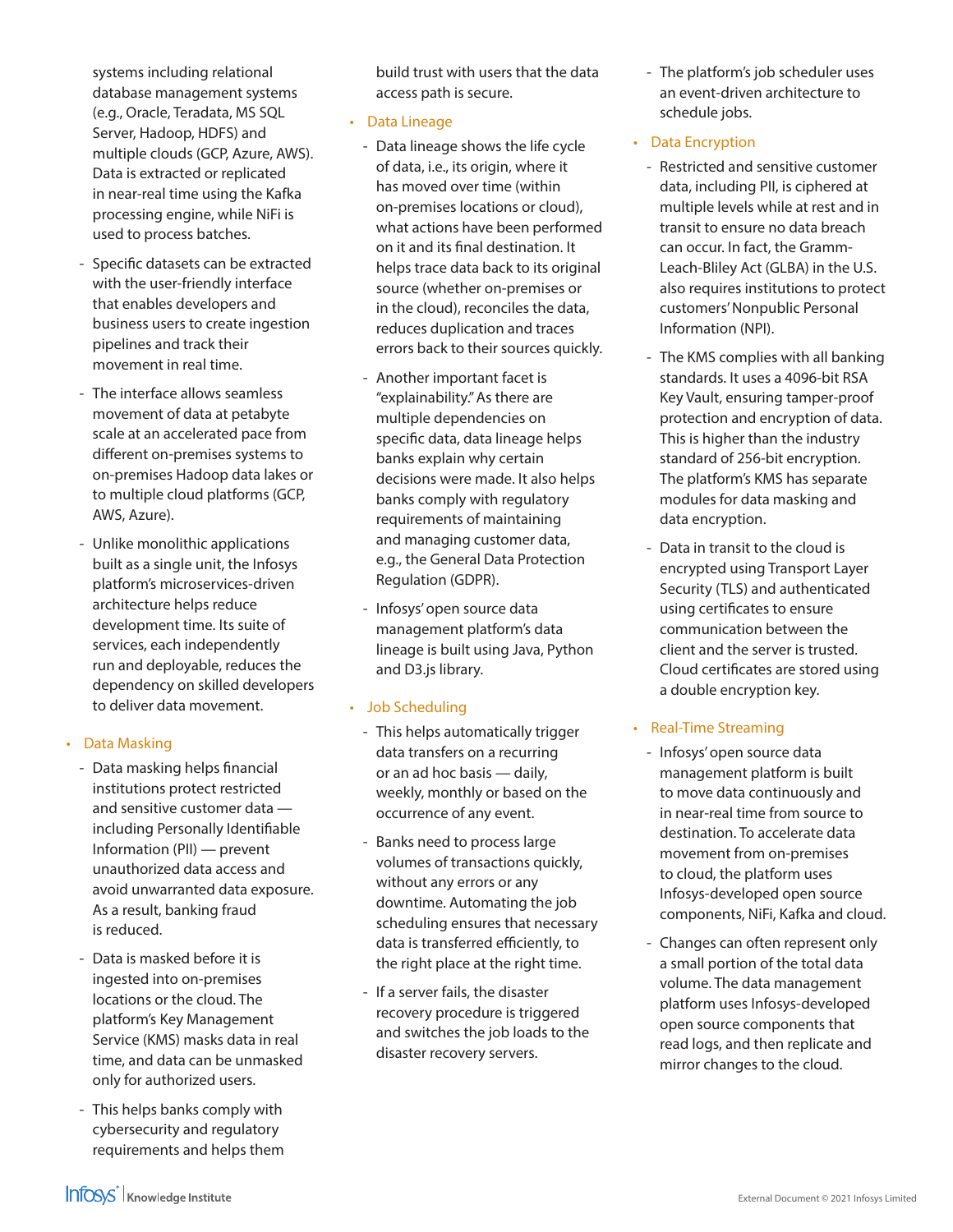- Cloud provides a staging location for data on its journey toward processing, storage and analysis.

#### 3. Publish, Transform and Manage

Stored data is transformed into actionable information, and the results are converted into a format that is easy to draw insights from.

#### • Data Publishing

- Data ingested and stored is now cleansed and organized in cloud databases or data warehouses. Also, targeted tables are created in targeted databases based on metadata information provided. The cloud data manager uses Google BigQuery to interact with and analyze huge volumes of stored data.
- This function is built using Java, Python, Cloud SDK, Cloud native tools and Google BigQuery.

• Data Masking

- Data is again masked after it is ingested into on-premises locations or the cloud. The KMS masks data in real time, and data can be unmasked only for authorized users.

• Data Profiling

- Data profiling helps assess the quality and relationship of the available data. Data profiling jobs are undertaken in the platform's Scheduler.

• User Management

- The user management function authenticates and onboards users based on an organization's Active Directory. It also assigns roles or provides secure access to various features of the platform that users are authorized to work on.
- The data management platform

uses Java Spring Boot, Active Directory, Cloud Identity & Access Management (IAM) and KMS for this functionality.

- • Metadata
	- This function stores business and technical metadata for data ingested, processed and scheduled by the platform.
	- It helps trace the data lineage and log and track data, and provides dashboards to track the feed status.
	- Infosys' open source data management platform uses Postgres or MySQL databases to store metadata.

• Data Lineage

- Data is unmasked after it is ingested into on-premises locations or the cloud. The KMS allows only authorized users to unmask the data.
- This helps banks comply with cybersecurity and regulatory requirements and helps build trust with users that the data access path is secure.

• Business Glossary

- The platform captures the business glossary and moves along with the data to the destinations onpremises and in cloud. It tags the business glossary for the data and attributes ingested, and is also helpful for audit purposes.
- Infosys' open source data management platform uses Java and an Open Source Business Glossary Model to save the business glossary.

# **Benefits of Infosys' open source data management platform**

• With the data management

platform, a large global bank reduced its data migration cycle by over 75% and decreased its daily liquidity reporting time by nearly 80%.

- The platform improved data management at the bank, becoming a one-stop shop for data migration. This resulted in reduced cost of storage and operations, and improved data lineage.
- It also helped Infosys' client save \$8.5 million on license renewal costs for the Ab Initio software that addressed real-time data processing and application integration.
- • With its petabyte-scale transfer ability, Infosys' open source data management platform has delivered significant benefits to the bank and helped move hundreds of applications and petabytes of data to the cloud.

# **Future of banking with Infosys' open source data management platform**

With Infosys' data management platform, banks can now migrate volumes of data back and forth quickly at scale and deploy artificial intelligence and machine learning to analyze data, provide better insights and make better decisions. As a result, banks can begin to act truly as digital-first companies, much like the fintech competitors they increasingly face in the market. As an open source solution, Infosys' data management platform will benefit from the contributions of the open source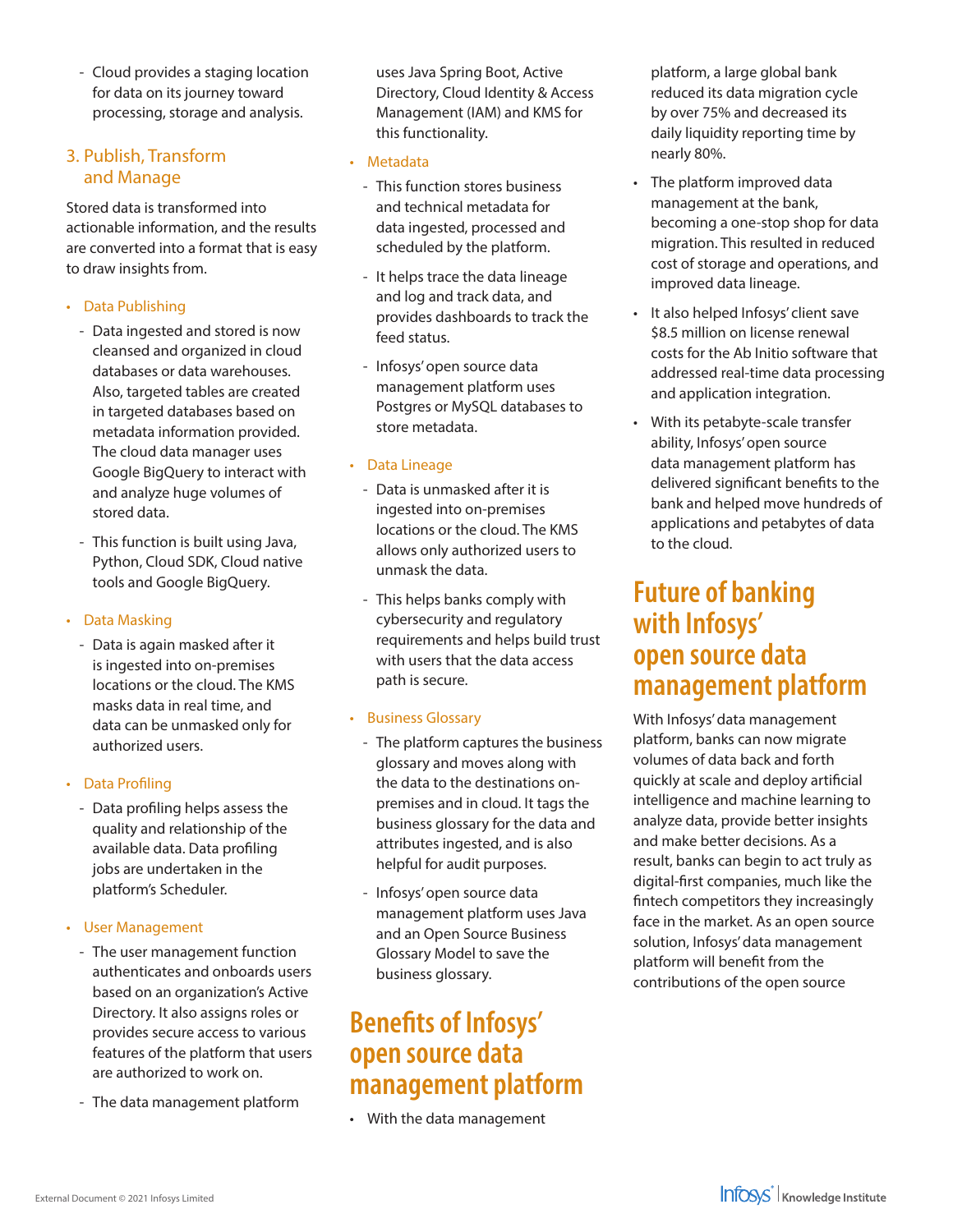community and other banks that choose to test and use it. We hope that in the future, it will become a standard platform that enables traditional large banks to engage with the cloud at petabyte scale.

#### References

- <sup>1.</sup> "Two-platform IT: Why the mainframe still has its place in the modern enterprise," Information Age, April 12, 2018, [https://www.information-age.com/main](https://www.information-age.com/mainframe-modern-enterprise-123471427/)[frame-modern-enterprise-123471427/](https://www.information-age.com/mainframe-modern-enterprise-123471427/)
- 2. "Infosys Digital Radar 2019: Barriers and Accelerators for Digital Transformation in the Financial Services Industry," June 2019, [https://www.infosys.com/](https://www.infosys.com/about/knowledge-institute/insights/Pages/financial-services-industry.aspx) [about/knowledge-institute/insights/Pages/financial-services-industry.aspx](https://www.infosys.com/about/knowledge-institute/insights/Pages/financial-services-industry.aspx)
- 3. "Banks face spiraling costs from 50-year-old IT," Financial News, October 2, 2017, [https://www.fnlondon.com/articles/banks-face-spiraling-costs-from-archa](https://www.fnlondon.com/articles/banks-face-spiraling-costs-from-archaic-it-20170912)[ic-it-20170912](https://www.fnlondon.com/articles/banks-face-spiraling-costs-from-archaic-it-20170912)
- 4. "Infosys Digital Radar 2019: Barriers and Accelerators for Digital Transformation in the Financial Services Industry," June 2019, [https://www.infosys.com/](https://www.infosys.com/about/knowledge-institute/insights/Pages/financial-services-industry.aspx) [about/knowledge-institute/insights/Pages/financial-services-industry.aspx](https://www.infosys.com/about/knowledge-institute/insights/Pages/financial-services-industry.aspx)
- 5. "Banks face spiraling costs from 50-year-old IT," Financial News, October 2, 2017, [https://www.fnlondon.com/articles/banks-face-spiraling-costs-from-archa](https://www.fnlondon.com/articles/banks-face-spiraling-costs-from-archaic-it-20170912)[ic-it-20170912](https://www.fnlondon.com/articles/banks-face-spiraling-costs-from-archaic-it-20170912)
- 6. "Consumers Want An Experience That Legacy B[an](https://thefinancialbrand.com/71829/legacy-systems-banking-customer-experience-impact/
)king Systems Can't Deliver," The Financial Brand, April 2, 2018, [https://thefinancialbrand.com/71829/legacy](https://thefinancialbrand.com/71829/legacy-systems-banking-customer-experience-impact/)[systems-banking-customer-experience-impact/](https://thefinancialbrand.com/71829/legacy-systems-banking-customer-experience-impact/)
- 7. "AWS Case Study: Federal Home Loan Bank of Chicago," Amazon Web Services, <https://aws.amazon.com/solutions/case-studies/FHLBC/>
- 8. "Endless possibilities with data: Navigate from now to your next," Infosys Knowledge Institute, November 2018, [https://www.infosys.com/data-analytics/](https://www.infosys.com/data-analytics/insights/Documents/endless-possibilities-with-data.pdf) [insights/Documents/endless-possibilities-with-data.pdf](https://www.infosys.com/data-analytics/insights/Documents/endless-possibilities-with-data.pdf)
- 9. "Banks Kept On Their Toes By Dizzying Data Management Regulations," PYMNTS.com, December 5, 2017, [https://www.pymnts.com/news/b2b-pay](https://www.pymnts.com/news/b2b-payments/2017/wolters-kluwer-bank-data-management-regulation/)[ments/2017/wolters-kluwer-bank-data-management-regulation/](https://www.pymnts.com/news/b2b-payments/2017/wolters-kluwer-bank-data-management-regulation/)
- <sup>10.</sup> "Regulatory Data Management: Data Quality and Integrity Concerns for Asian Banks," Moody's Analytics, April 2019, [https://www.moodysanalytics.com/](https://www.moodysanalytics.com/articles/2019/regulatory-data-management) [articles/2019/regulatory-data-management](https://www.moodysanalytics.com/articles/2019/regulatory-data-management)
- 11. "Data Management Challenges For Financial Services," Digitalist Magazine, January 15, 2019, [https://www.digitalistmag.com/customer-experi](https://www.digitalistmag.com/customer-experience/2019/01/15/data-management-challenges-for-financial-services-06195118)[ence/2019/01/15/data-management-challenges-for-financial-services-06195118](https://www.digitalistmag.com/customer-experience/2019/01/15/data-management-challenges-for-financial-services-06195118)
- $12.$  "Why aren't banks making the most of data?," Raconteur, June 18, 2019, <https://www.raconteur.net/finance/data-management-banking>
- <sup>13.</sup> "Digital Banking Transformation: Redefine the Banking Core," Infosys Knowledge Institute, April 2019, [https://www.infosys.com/about/knowledge-institute/](https://www.infosys.com/about/knowledge-institute/insights/pages/digital-banking-transformation.aspx) [insights/pages/digital-banking-transformation.aspx](https://www.infosys.com/about/knowledge-institute/insights/pages/digital-banking-transformation.aspx)
- 14. "COBOL blues," Reuters, <http://fingfx.thomsonreuters.com/gfx/rngs/USA-BANKS-COBOL/010040KH18J/index.html>
- <sup>15.</sup> "Do You Know Cobol? If So, There Might Be a Job for You." The Wall Street Journal, September 21, 2018, [https://www.wsj.com/articles/do-you-know-cobol-if](https://www.wsj.com/articles/do-you-know-cobol-if-so-there-might-be-a-job-for-you-1537550913)[so-there-might-be-a-job-for-you-1537550913](https://www.wsj.com/articles/do-you-know-cobol-if-so-there-might-be-a-job-for-you-1537550913)
- <sup>16.</sup> "Legacy systems are a pain in the bank," Finextra, October 26, 2018,<https://www.finextra.com/blogposting/16205/legacy-systems-are-a-pain-in-the-bank>
- <sup>17.</sup> "Infosys Digital Radar 2019: Barriers and Accelerators for Digital Transformation in the Financial Services Industry," June 2019, [https://www.infosys.com/](https://www.infosys.com/about/knowledge-institute/insights/Pages/financial-services-industry.aspx) [about/knowledge-institute/insights/Pages/financial-services-industry.aspx](https://www.infosys.com/about/knowledge-institute/insights/Pages/financial-services-industry.aspx)
- <sup>18.</sup> "How J.P. Morgan Asset Management went from quarterly to daily releases," TechBeacon, 2018, [https://techbeacon.com/devops/how-jp-morgan-asset-man](https://techbeacon.com/devops/how-jp-morgan-asset-management-went-quarterly-daily-releases)[agement-went-quarterly-daily-releases](https://techbeacon.com/devops/how-jp-morgan-asset-management-went-quarterly-daily-releases)
- <sup>19.</sup> "On-Demand Infrastructure on AWS Helps Capital One DevOps Teams Move Faster Than Ever," Amazon Web Services, [https://aws.amazon.com/solutions/](https://aws.amazon.com/solutions/case-studies/capital-one-devops/) [case-studies/capital-one-devops/](https://aws.amazon.com/solutions/case-studies/capital-one-devops/)
- <sup>20.</sup> "Digital Banking Transformation: Redefine the Banking Core," Infosys Knowledge Institute, April 2019, [https://www.infosys.com/about/knowledge-institute/](https://www.infosys.com/about/knowledge-institute/insights/pages/digital-banking-transformation.aspx) [insights/pages/digital-banking-transformation.aspx](https://www.infosys.com/about/knowledge-institute/insights/pages/digital-banking-transformation.aspx)
- <sup>21.</sup> "It's Not a Digital Transformation Without a Digital Culture," Boston Consulting Group, April 13, 2018, [https://www.bcg.com/publications/2018/not-digital](https://www.bcg.com/publications/2018/not-digital-transformation-without-digital-culture.aspx)[transformation-without-digital-culture.aspx](https://www.bcg.com/publications/2018/not-digital-transformation-without-digital-culture.aspx)
- <sup>22.</sup> "Banks face spiraling costs from 50-year-old IT," Financial News, October 2, 2017, [https://www.fnlondon.com/articles/banks-face-spiraling-costs-from-archa](https://www.fnlondon.com/articles/banks-face-spiraling-costs-from-archaic-it-20170912)[ic-it-20170912](https://www.fnlondon.com/articles/banks-face-spiraling-costs-from-archaic-it-20170912)
- <sup>23.</sup> "Banks face spiraling costs from 50-year-old IT," Financial News, October 2, 2017, [https://www.fnlondon.com/articles/banks-face-spiraling-costs-from-archa](https://www.fnlondon.com/articles/banks-face-spiraling-costs-from-archaic-it-20170912)[ic-it-20170912](https://www.fnlondon.com/articles/banks-face-spiraling-costs-from-archaic-it-20170912)
- <sup>24.</sup> "How Monzo built a digital bank on AWS for over 500,000 customers," Amazon Web Services, <https://aws.amazon.com/solutions/case-studies/monzo/>

#### Authors

#### **Ajay Vij**

*SVP & Industry Head – Financial Services* [Ajay\\_Vij@infosys.com](mailto:Ajay_Vij%40infosys.com?subject=)

#### **Jitendra Raisinghani**

*Principal Technology Architect – Financial Services* [Jitendra\\_Raisinghani@infosys.com](mailto:Jitendra_Raisinghani%40infosys.com%20?subject=)

#### **Mohammad Faizan**

*Senior Manager, Client Services – Financial Services* [Mohammad\\_Rahim@infosys.com](mailto:Mohammad_Rahim%40infosys.com%20?subject=)

#### **Sharan Bathija**

*Senior Consultant – Infosys Knowledge Institute* [Sharan\\_BP@infosys.com](mailto:Sharan_BP%40infosys.com?subject=)